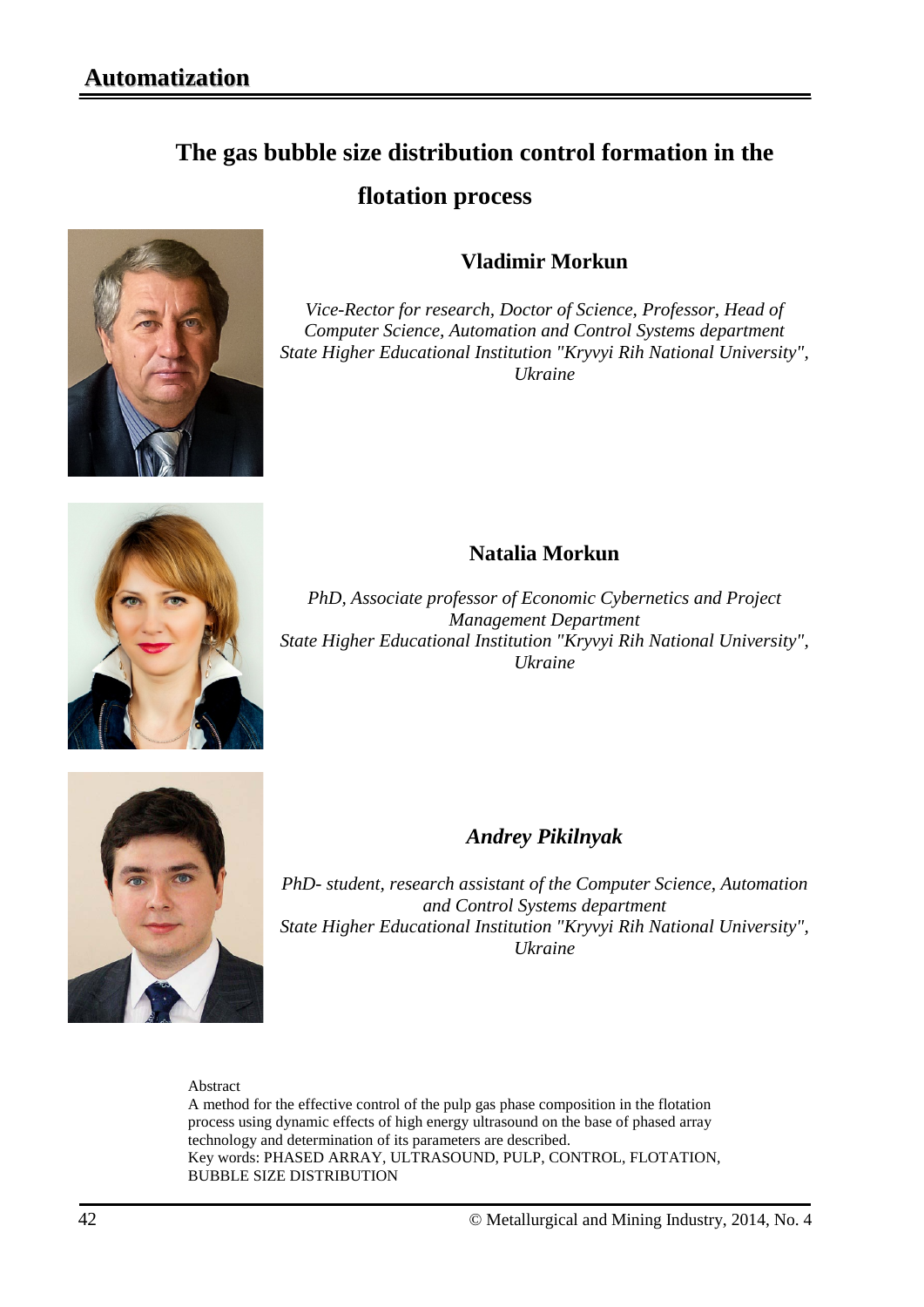For the physical processes modeling which determines the flotation it is requires the accurate data on the gas phase characteristics, the most important of which are the concentration and gas bubble size distribution. These parameters are highly dependent on a variety of operational, technical and physical-chemical factors, the effects of which should be considered in flotation process modeling.

The task of research is the control formation of the desired gas bubble size distribution, which would correspond to the pulp solid phase particle size distribution in the flotation process.

To solve this task it is proposed to affect on the pulp flow with high-energy ultrasonic wave with given frequency and amplitude, resulting in a gas bubbles concentration change, and redistribution of their size. Character of redistribution depends on the size of the bubbles themselves, the frequency and amplitude of the incident radiation. To initiate appropriate processes, due to the extreme nature of cavitation in liquids, it is necessary not only to form a certain amplitude and frequency of oscillations, but also to maintain their optimal values when changing the medium parameters and the impact of factors such as: changing the temperature of the medium and the material of the piezoelectric transducer, the damping action of the medium [1-4].

To account for the gas pressure in the bubble, and pressure varying in the liquid, the viscosity and surface tension it is advisable to use a cavitation bubble dynamics equation of Rayleigh-Plesset in which the driving pressure *Pi(t)* given as a short pulse [5].

$$
\ddot{R}\left(1-\frac{\dot{R}}{c}\right) + \frac{3}{2}\dot{R}^{2}\left(1-\frac{\dot{R}}{3c}\right) = \frac{P(t)}{\rho} = \frac{1}{\rho c}\frac{d}{dt}\left[RP(t)\right]
$$
\n(1)\n
$$
P(t) = \left(P_0 + \frac{2\sigma}{R_0}\right)\left(\frac{R_0}{R}\right)^{3\gamma} - \frac{2\sigma}{R} - P_0 + P_i(t) - \frac{4\mu\dot{R}}{R}
$$
\n(2)

where  $P_0$  – is static pressure in the liquid,  $R(t)$  – is current bubble radius,  $R_0$  – is initial bubble radius,  $P_i(t)$  – is pressure in the incident wave,  $\sigma$  – is surface tension,  $\mu$ - is dynamic viscosity of the fluid,  $\rho$  – is density of the liquid,  $c$  – is speed of sound in the fluid (water  $\sigma = 0.07$  N/m,  $\mu = 0.001$ N⋅s/m<sup>2</sup>,  $\rho = 10^3$  kg/m<sup>3</sup>,  $c = 1500$  m/s),  $\gamma -$  is adiabatic exponent of gas in the bubble (air  $\gamma$  = 1.33). The initial conditions are given as,  $(t = 0)$  =  $\Omega$ .

The simulation results of the high – energy ultrasound dynamic effects impact on the pulp gas phase allowed to obtain the dependences of the gas bubbles size distribution function parameters on the frequency and amplitude of the applied ultrasonic action.

The dependence of gas bubbles sizes on the ultrasonic oscillation pressure amplitude for different values of its frequency is presented on Fig.1.

At a constant ultrasound frequency of 0,7 MHz and the formed pressure of  $10^2$ - $10^4$  Pa the size of the gas bubble remains constant  $(5.10^{-5} \text{ m})$ , at a pressure of  $10^4$ -2⋅10<sup>5</sup> Pa there is a gradual decrease in the bubble size  $(5.10^{-5} - 10^{-5}$  m), at a pressure of  $2.10^5$  -5⋅10<sup>6</sup> Pa the bubble decreases in size  $(10^{-5}$  -1,5⋅10<sup>-7</sup> m), and when varying the ultrasound frequency from (0,7 - 2,5 MHz) and at a pressure of  $10^2$  Pa the bubble decreases in size from  $5.10^{-5}$  to  $1.5 \cdot 10^{-5}$  m.



**Figure 1.** The dependence of gas bubbles sizes on the ultrasonic oscillation pressure amplitude for different values of its frequency:  $1 - 0.7$  MHz;  $2 - 1.5$  MHz;  $3 -$ 2,5 MHz.

Let's form the control action based on the dynamic effects of high-energy ultrasound using phased array technology, which have many advantages compared to conventional singleelement transducers [6].

When using this approach, the gas bubbles are subjected to elements of the phased array, which having different characteristics. Numerically this effect can be expressed as a weighted sum of the individual bubble size distributions generated by each element of array [7].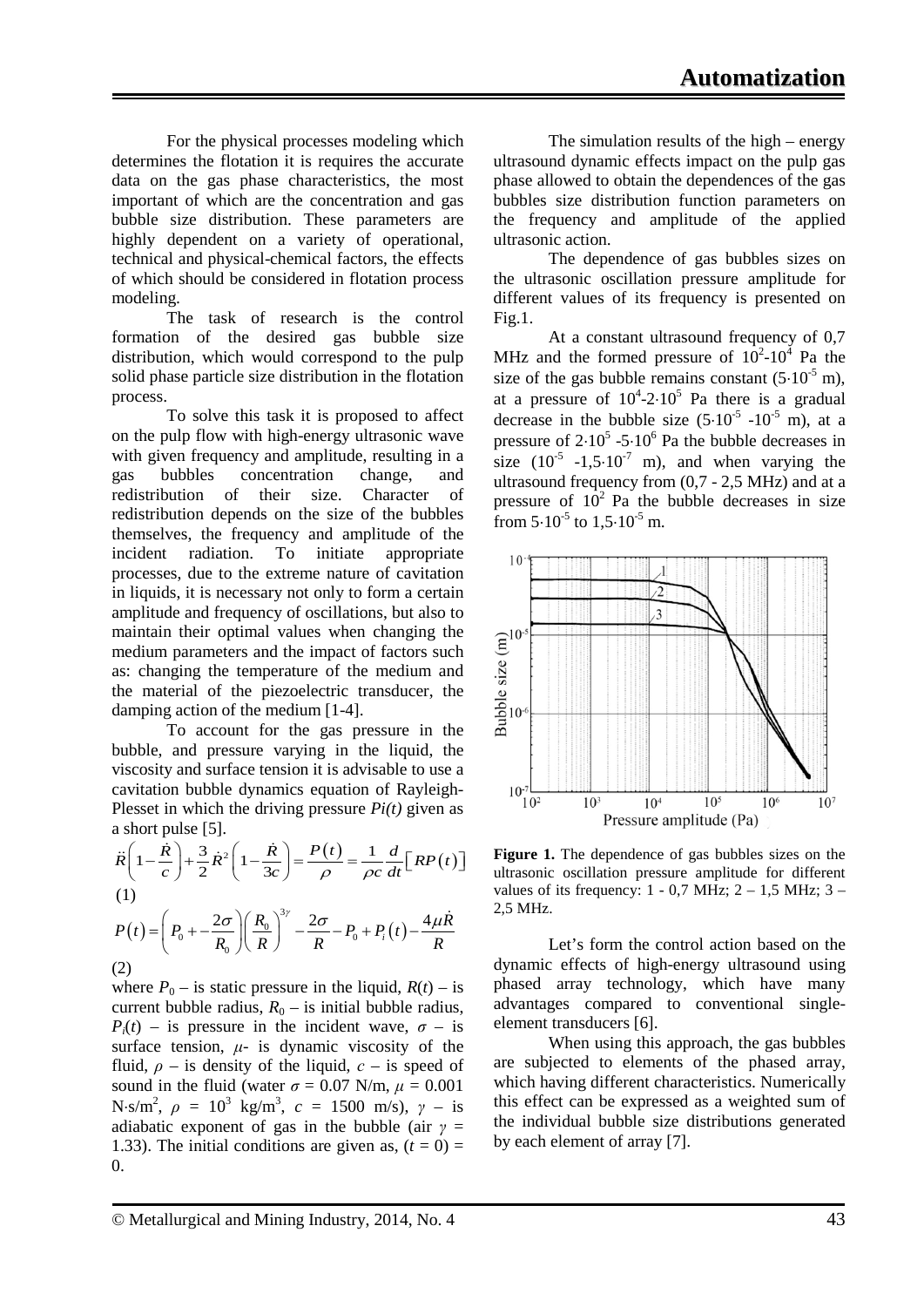## **Automatization**

$$
f(x) = \sum_{j=1}^{N} a_j \cdot f_j(x),
$$
  
with

 $\sum_{j=1}^{N} a_j = 1, \quad 0 \le a_j \le 1, \quad j = 1, 2, ..., N$  $\sum_{j=1} a_j = 1, \quad 0 \le a_j \le 1, \quad j = 1, 2, ..., N$ , (4)

where  $N$  - is the number of array elements,  $\alpha_j$  – weighting coefficients, which can be considered as a priori sampling probability of bubbles generated by *j*-element of array,  $f_i(x)$  - is the size distribution function of bubbles generated by *j*-element of array.

The structure of the gas bubble size distribution automatic control system based on the technology of ultrasonic phased array for

realization of proposed method is presented in Fig.2.

The system input receives the information about the solid phase parameters and the estimator determines the gas phase parameters. The signal is then transmitted to the adjusting device, which sets the required amplitude and frequency of ultrasonic vibrations. Then the control action generator transmits the electromagnetic signal to the ultrasonic phased array, whereupon the pulp with the bubbles is exposed to high energy ultrasound emitted from the array elements. That allows to form a predetermined gas bubble size distribution. To maintain or change the required amplitude and frequency the adaptive control algorithm, which control the power for each individual array element is used.



**Figure 2.** The structure of the gas bubble size distribution automatic control system based on the technology of ultrasonic phased array.

Simulation results of the high energy ultrasound impact on the pulp solid and gas phases allow to form the required gas bubble size distribution function, which would coincide with

the pulp solid phase particle size distribution in the flotationprocess.